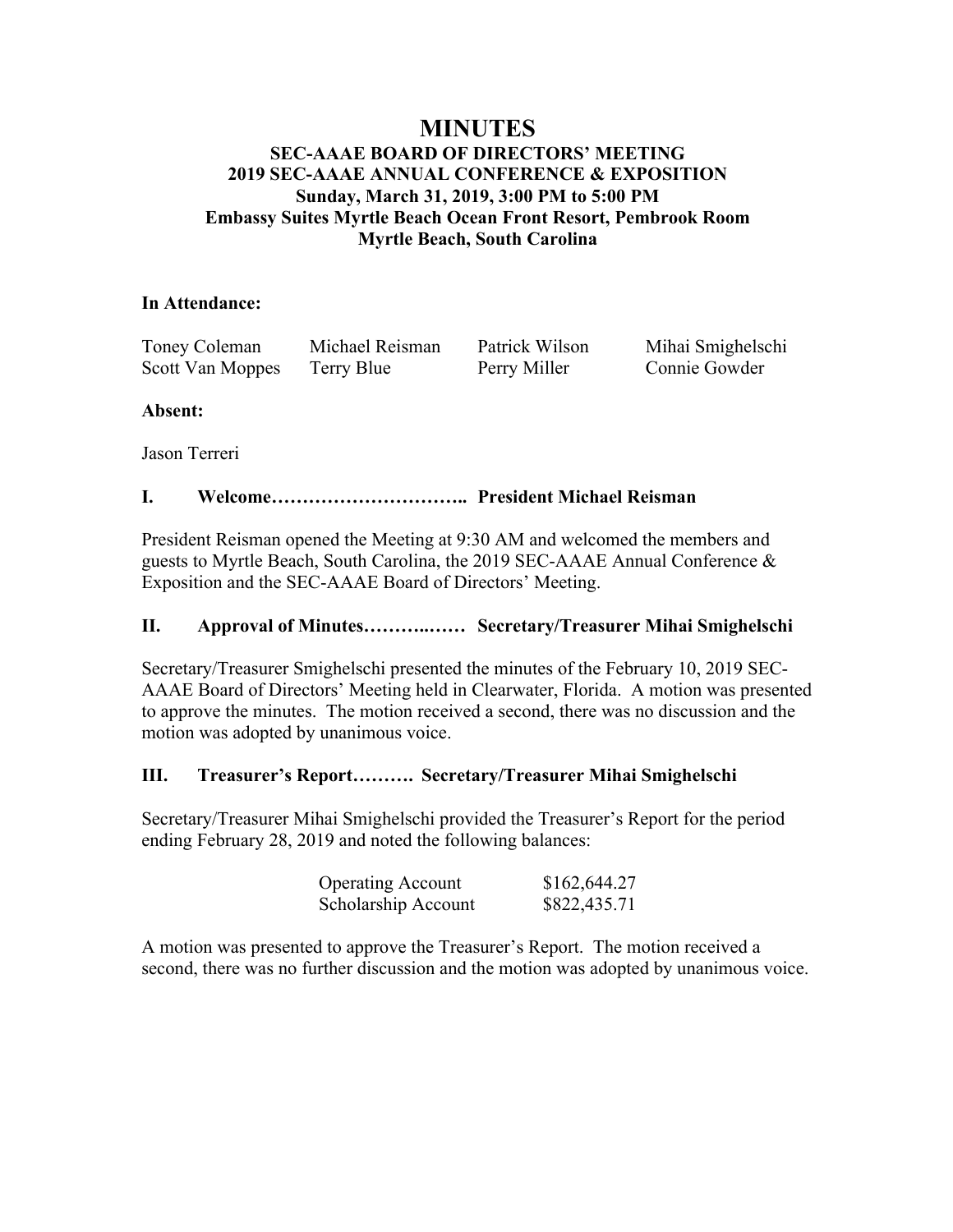**Board of Directors' Meeting Minutes March 31, 2019 Page 2**

# **IV. COMMITTEE REPORTS**

**Executive Secretary……………………… Bob Brammer**

Mr. Brammer had nothing to report at this time.

#### **2019 AAAE/SEC-AAAE Finance & Administration Conference………………Perry Miller, Chairman Carol Gaddis, Madam Co-Chairman**

Mr. Miller presented an overview of the success of the Conference. It was noted that AAAE provided him an estimate of \$58,776.68 for income and it was noted 213 registrants were recorded for the conference. Mr. Miller and Ms. Gaddis received an ovation for their good work.

#### **2019 SEC-AAAE Annual Conference…... Scott Van Moppes, Chairman**

Mr. Van Moppes welcomed the Board of Directors to Myrtle Beach and provided an overview of the Conference noting over 400 registrants. He noted the attendees will be entertained by a host of interesting speakers and he reminded the Board that the band *America* will perform at the House of Blues for the finale.

#### **2020 SEC-AAAE Annual Conference……Ron Mathieu, Chairman**

Mr. Shane Carter reported the Conference will be held at the Marriott Hotel & Convention Center in Little Rock, Arkansas. Room rates are \$149 and conference planning is underway. Volunteers for the conference committee are sought.

## **Professional Education Committee……… Tommy Bibb, Chairman**

Mr. Bibb reported Executive Candidate interest remains high in the southeast with 11-12 people in the final interview process. There are currently 2 candidates planning to sit for their final interview at Myrtle Beach. Mentors are needed to help prepare candidates and panelists are needed for future oral interviews. Anyone interested should contact Tommy Bibb at  $615-275-1655$  or via email at tom bibb@nashintl.com.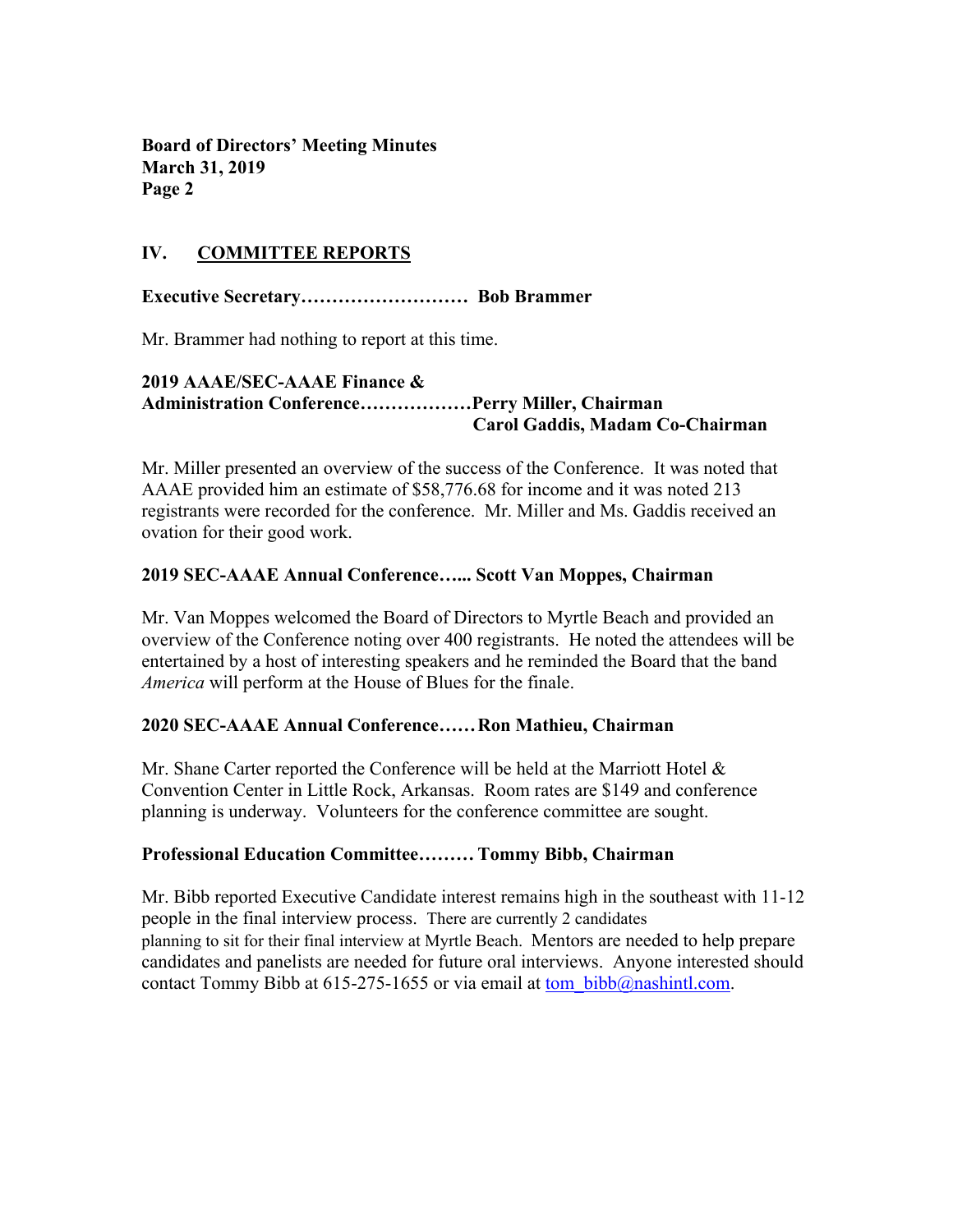**Board of Directors' Meeting Minutes March 31, 2019 Page 3**

**Student Scholarship & Academic Outreach Committee…………………....... Travis Crilly, Chairman Brent Brown Nina MacPherson Herbert Judon**

Mr. Crilly reported the Student Scholarship and Academic Outreach Committee has awarded six internships and six scholarships for FY 2018-2019.

#### **Membership Development Committee……………………………….... April Cameron, Madam Chairman Ryan Betcher, Vice-Chairman**

Mr. Brammer reported the Committee has secured 76 new members thus far this year for a total membership of 712 – a never before reached number. The 2018-2019 membership campaign continues to generate new members. Ms. Cameron and Mr. Betcher received an ovation for their good work.

## **Corporate Liaison Committee………….... John Carrigan, Chairman**

Mr. Carrigan reported the campaign for Corporate Awards was successful and awards will be presented for each category. The Committee may add a *Young Airport Professional of the Year* category in future years.

# **Conference Site Selection Committee…… Dave King, Chairman Jack Christine Connie Gowder Scott Van Moppes Patrick Wilson**

Mr. King reported three cities including Columbus, GA, Memphis, TN and Savannah, GA answered the RFP. The Committee recommends the Chapter will be hosted by Savannah, Georgia in 2021 and Memphis, Tennessee in 2022 and the recommendation be submitted to the general membership for ratification. The recommendation was placed in the form of a motion, the motion was seconded, there was no discussion and the motion was adopted by unanimous voice.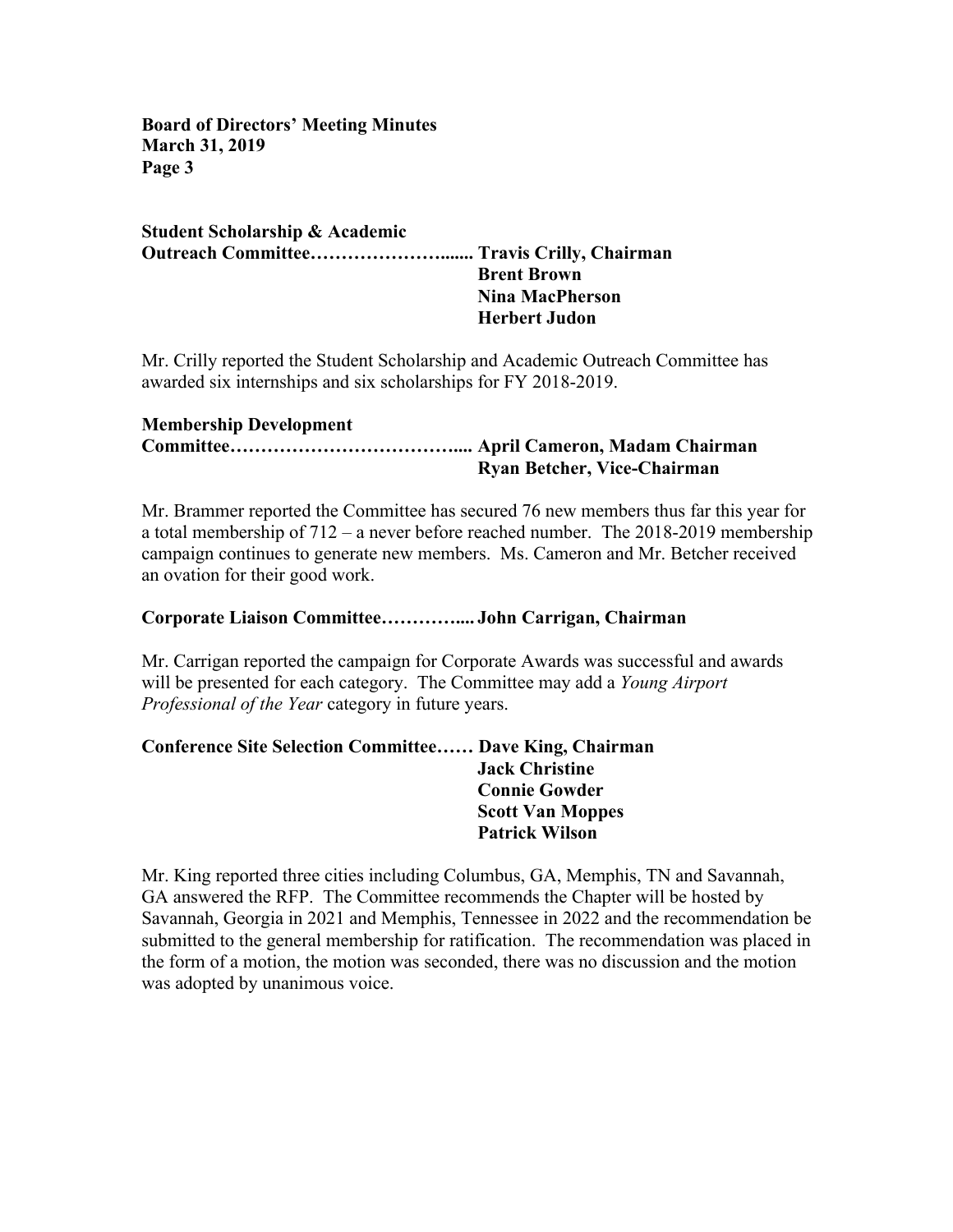**Board of Directors' Meeting Minutes March 31, 2019 Page 4**

# **Conference Financial Oversight**

#### **Committee…................................................ Judi Olmstead, Chairman**

Ms. Olmstead was not in attendance and there was nothing to report at this time.

## **Emerging Airport Leaders Program…… Jason Terreri, Chairman**

Mr. Terreri was not in attendance. He offered the following report via email:

- 1. The application and program schedule will be sent to the board for review in the next two weeks.
- 2. A document on how members can get involved in the chapter will be sent out with the meeting minutes.
- 3. The draft schedule for the program is noted below and Mr. Terreri will be sending out a packet on the program that has more detail to the board.
	- a. In July a call for applicants is sent out the membership. The criteria we set stays the same, but this time we require involvement in the Executive Candidate (A.A.E) program.

i. I thought about having this be prior to NAC, but I think we *need to give everyone enough time to budget for participation.* 

- b. At the NAC the EALP candidates are presented to the board. The participants do not have to be present. Also, at this meeting we ask the board to select a problem statement that we, the EALP Steering committee develop. At a minimum we should have at least 2-3.
- c. After the NAC we send out a call for participation to the EALP Group to get them involved in the planning committees for the following year.
- d. In January the EALP Group will be given the problem statement and as a group will be responsible to research and present their solution at the SEC Annual Conference to either the board or, my preference would be to have it as a session.
- e. At the Finance and Administration conference, we hold a meeting for those present, but attendance is not required. At a minimum, it would be good to have a few participants provide an update to the board on the group's progress.
- f. At the Annual, the class is introduced, maybe at the luncheon. Following the luncheon, the EALP Project could be presented.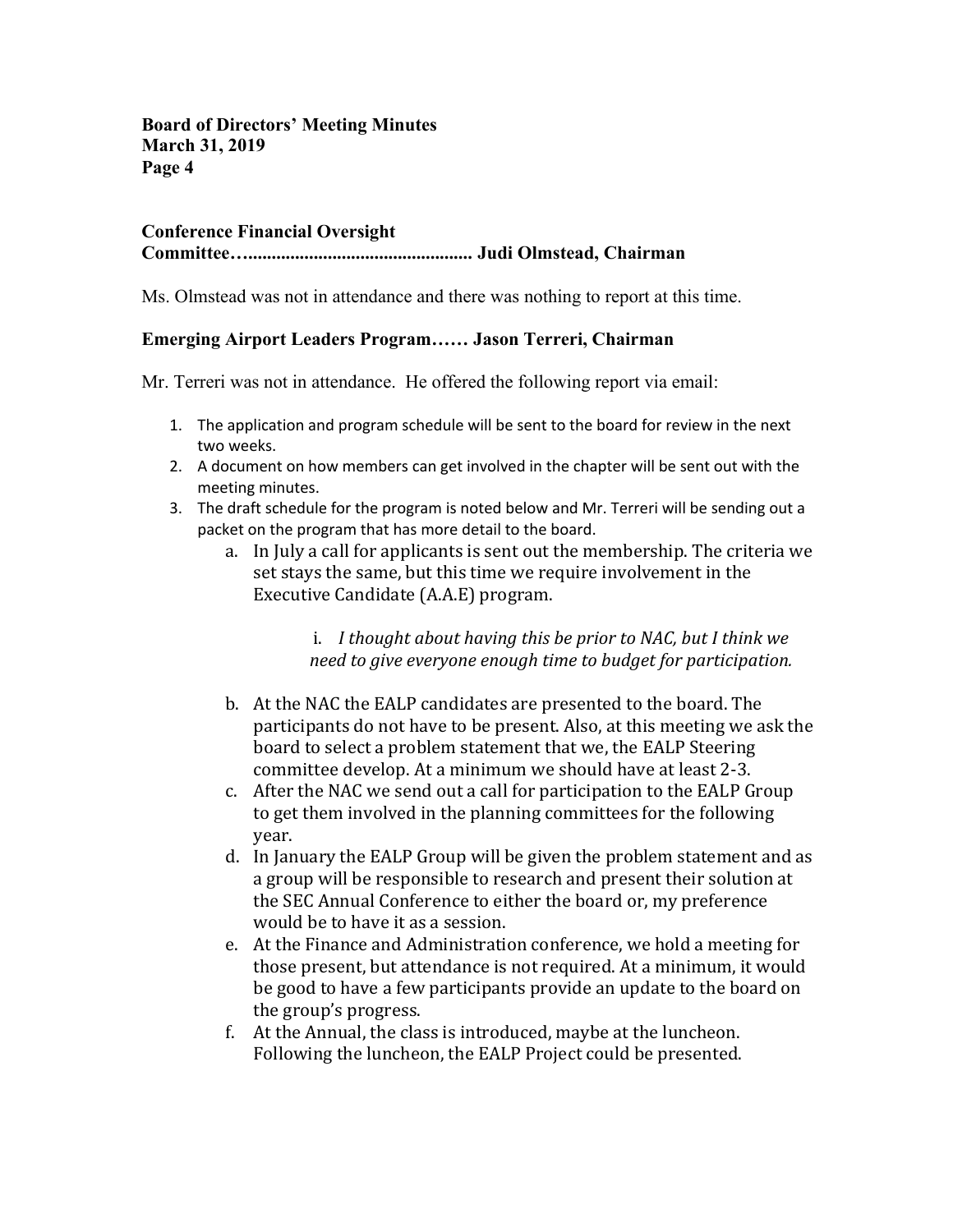#### **Resolutions & Bylaws…………………….. Bob Brammer, Chairman**

Mr. Brammer offered the following resolutions of appreciation to be presented to the general membership for ratification:

President Michael Reisman, AAE General Manager, Embassy Suites Myrtle Beach Ocean Front Resort Scott Van Moppes, AAE and 2019 Annual Conference Committee Horry County Department of Airports Chairman of Myrtle Beach County Council

A motion was presented to approve the resolutions and move them forward to the general membership for ratification. The motion received a second, there was no discussion and the motion was adopted by unanimous voice

## **Nominations Committee………………….. Dr. Toney Coleman, Chairman Judi Olmstead Tommy Bibb**

Dr. Coleman presented the following slate of officers and directors for consideration by the Board of Directors and ratification by the general membership:

SEC-AAAE Immediate Past President – Michael Reisman, AAE SEC-AAAE President – Patrick Wilson, AAE SEC-AAAE President-Elect – Mihai Smiglelschi, AAE SEC-AAAE Secretary/Treasurer – Jason Terreri, AAE SEC-AAAE Board of Directors, Member-at-large – Perry Miller, AAE SEC-AAAE Board of Directors, Member-at-Large – Travis Crilly, AAE

AAAE Executive Committee – Dr. Toney Coleman, AAE AAAE Board of Directors (Two-Year Term) - Michael Reisman, AAE AAAE Nominating Committee Member (Two-Year Term) – Kelly L. Johnson, AAE

Following discussion, a motion was presented to confirm the nominations as presented and present them to the general membership for ratification. The motion received a second, there was no further discussion and the motion was adopted by unanimous voice.